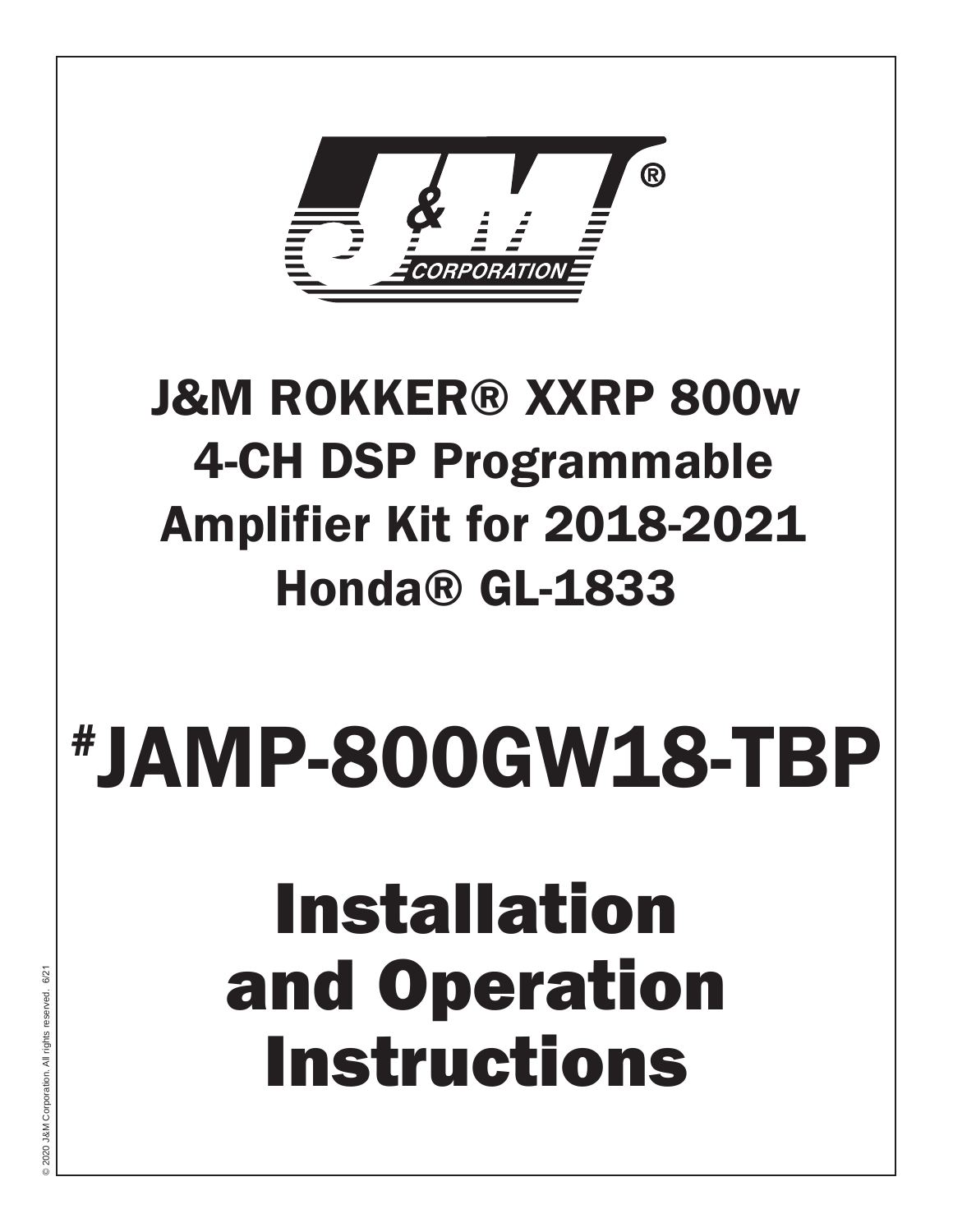#### Product Description

This new J&M ROKKER XXRP DSP controlled 4-channel 800 watt RMS fairing/rear speaker amplifier kit has been designed specifically for use on the 2018-2021 Honda® GoldWing Tour or Standard models.

100% plug-n-play into the Goldwing's electrical system and provides 4 separate channels of amplification at 200 watts RMS continuous power per-channel into a 2 or 4-ohm speaker load. (Manually selectable on the amplifier itself for a 2-ohm or 4-ohm speaker)

This is a full range class D digital amplifier properly shielded against RF interference into the AM or FM stereo radio bands.

The ROKKER XXRP amplifier uses advanced digital switching power supply technology to dramatically reduce the 12v current demands on the motorcycle electrical system, compared to other brand amplifiers in this power range.

Amplifier mounts to the custom made stainless steel bracket system, to provide solid and secure mounting inside the left saddlebag position.

#### Installation Instructions

- 1. Remove the left and right side covers below the seat.
- 2. Remove the seat.
- 3. Remove the right and left passenger grab rails below seat. Remove the cable from the left grab rail. Figure A
- 4. Remove the plastic piece right below the passenger back rest. Figure B
- 5. Remove the passenger back rest from the tourpak.

These new ROKKER XXRP series amplifiers are fully programmable thru the internal digital signal processor (DSP) and come out of the box already dialed in for this specific stock or custom speaker configuration, to provide maximum highway performance from your Goldwing audio system.

To alter these DSP settings using the internal programming dongle already built into this new amplifier, (USB computer connection cable also included with this amplifier kit) our specific custom amplifier programs are now available as a consumer download from the J&M website @ https://www.jmcorp.com/static/dsp\_ rokker.htm , along with the custom Bike-Builder's-App for those who want to fine tune their own specific amplifier adjustments. https://www.jmcorp.com/AppRequest.asp

Also included are our custom made heavy-gauge power and ground wires used for the fused battery & frame connections, along with all necessary mounting hardware & complete installation/operation instructions.

Amplifier itself measures 8 1/4" Long X 5 1/8" Wide X 1 5/8" Tall.



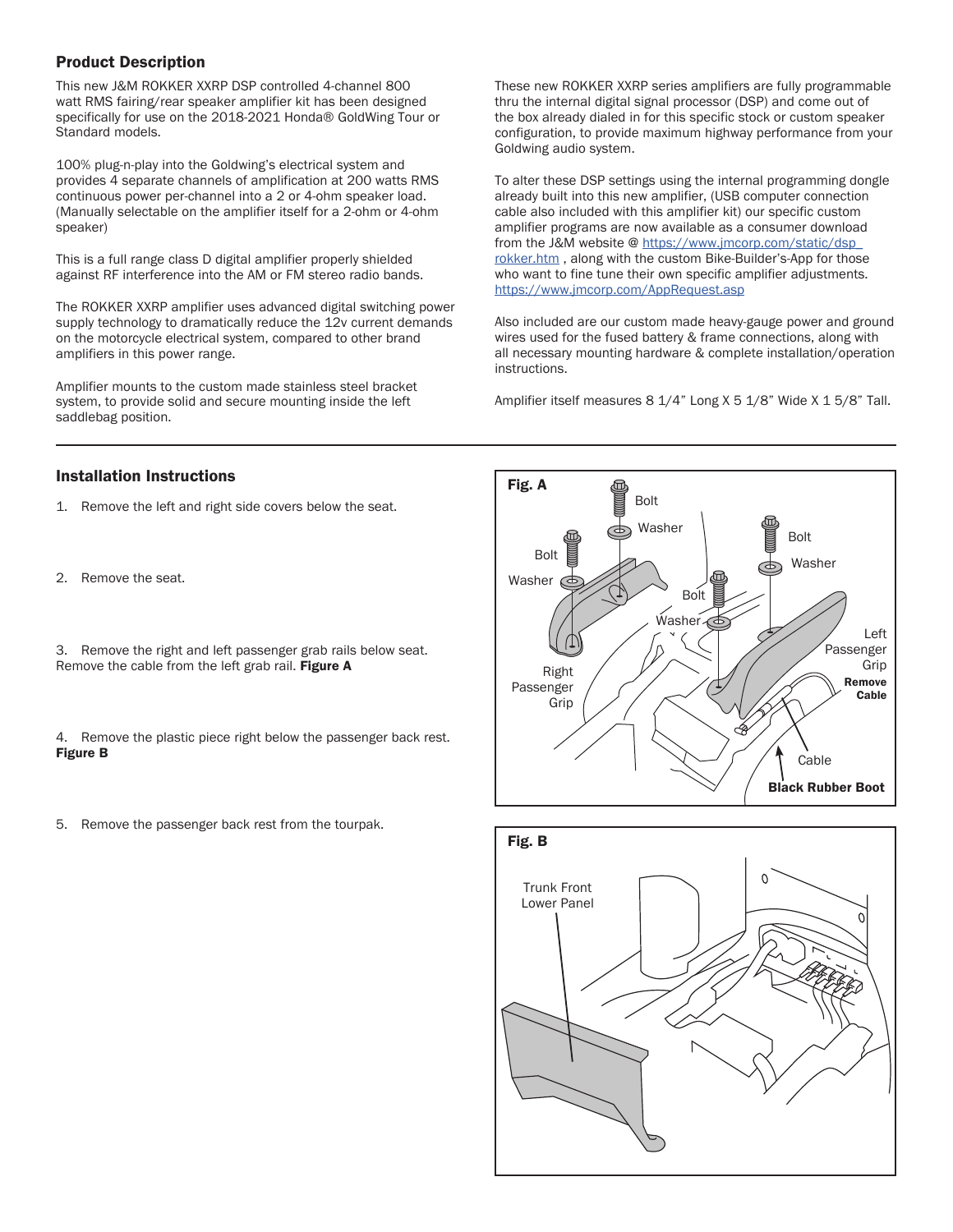6. Remove the left and right tourpak side covers. Figure  $\bf{c}$  Fig.  $\bf{c}$ 

7. Remove the tourpak center lower cover. Figure D

8. Remove the push clips and screws on the left saddle bag upper cover and remove the cover. Figure E





O,

Trunk Center Lower Cover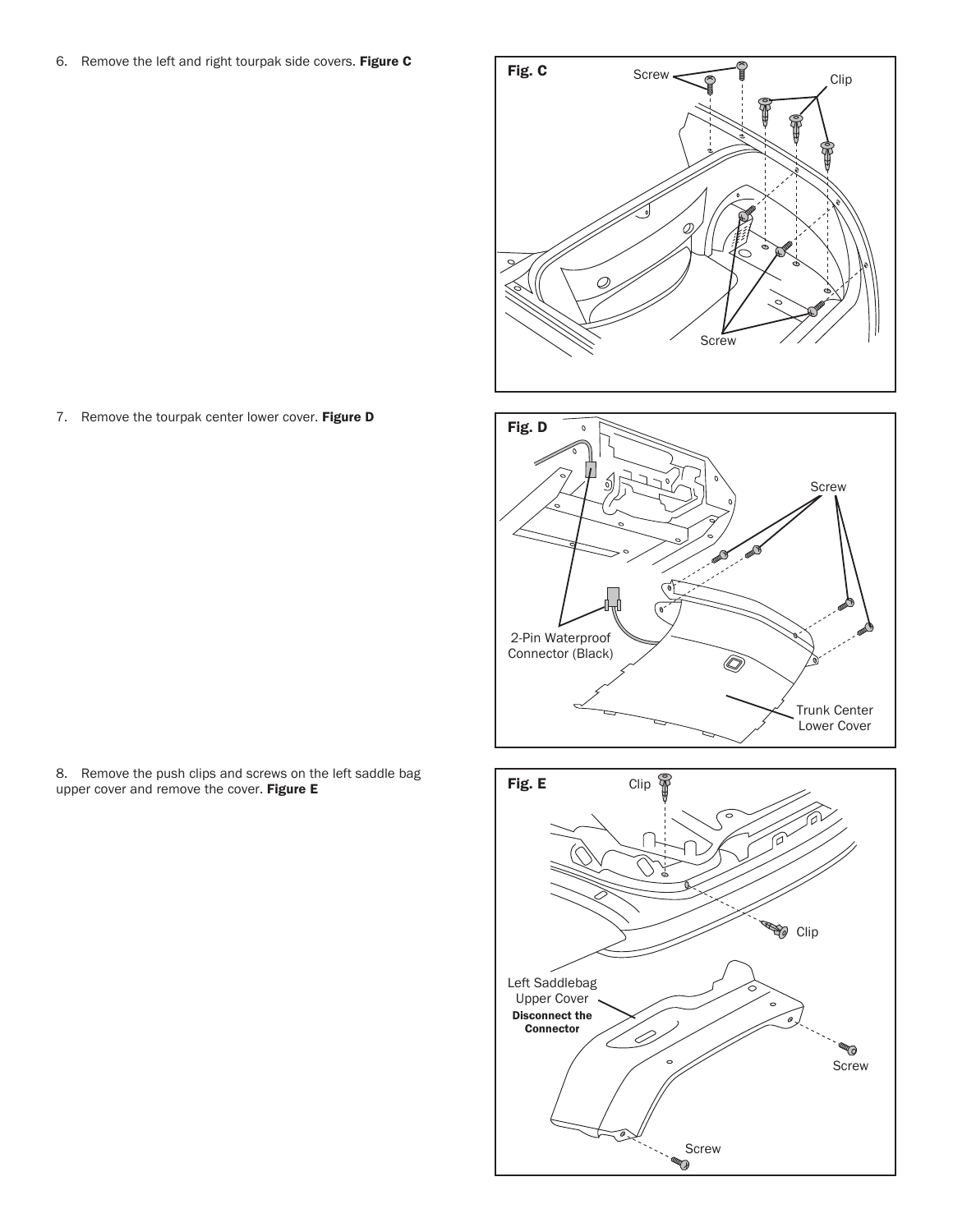9. Using cutters or Dremel cut out square knock out from the saddle bag latch assembly. Figure F

10. Remove the round plastic plug from the top of the saddle bag. Figure G

11. Using the amp bracket as a template mark the 3 holes to be drilled. Using a 13/64" bit drill the 3 mounting holes for the amp. One of the mounting holes will line up with the existing hole in the saddle bag by removing the rubber plug. Figure H

12. Mount the amp in the saddlebag using the supplied screws, washers, and fiber locking nuts provided.

13. Route the power wire, RCA cables, and output wiring from the amplifier thru both the square knockout Figure F and the hole in the top of the saddlebag. Figure G

14. Route the Main power wire red to the battery positive post and secure with the stock battery cable using the stock battery terminal screw. Route the black wire to the 10mm bolt holding the battery strap and remove bolt and install ring eyelet under 10mm bolt. Route the orange wire to the accessory fuse terminal and remove the top phillips head screw and install the ring terminal under the phillips head screw. Figure I

15. Route the 8 pin connector cables from the ROKKER amp (RCA cables and Main amplifier output cable) to the 8 pin connectors located under the frame on the left side of the motorcycle where the left grab rail was previously installed. Unplug the factory 8-pin connectors (inside black rubber boot) and plug the cables from the amplifier back in series with these 8-pin connectors. Figure A

16. Place the RCA adapters under the frame by the main radio under the TourPak.

17. Test the system and then reassemble motorcycle.

#### Specifications

#### **ROKKER® XXRP 800**

#### **Full Range Class D Amplifier**

Output Power (RMS) @ 2% THD 1000Hz 14.4V CEA 2006 Stereo @ 4ohms 4 x 200 Watts – 800w RMS Total<br>Stereo @ 2ohms 4 x 200 Watts – 800w RMS Total  $4 \times 200$  Watts - 800w RMS Total

Frequency Response -3dB 1Hz - 69kHz Capable

Fig. F Square Knockout -40  $\theta$  $\Omega$ **Screw**